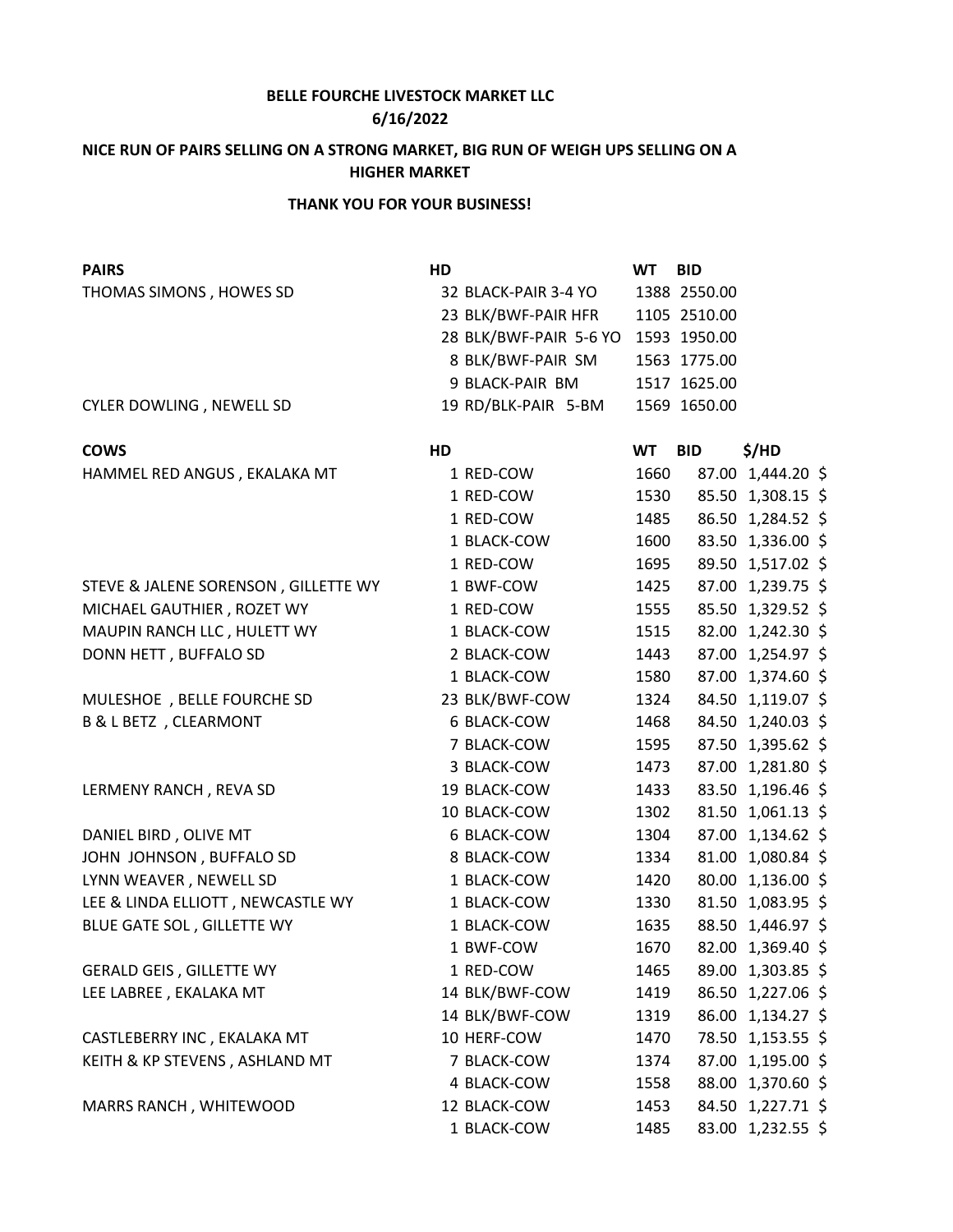|                                     | 3 BLACK-COW     | 1615      |            | 87.00 1,405.05 \$  |  |
|-------------------------------------|-----------------|-----------|------------|--------------------|--|
|                                     | 2 BLACK-COW     | 1395      |            | 87.50 1,220.62 \$  |  |
| RAY WILLIAMS, BROADUS MT            | 4 BLK/BWF-COW   | 1389      |            | 85.00 1,180.43 \$  |  |
|                                     | 1 BLACK-COW     | 1400      |            | 88.00 1,232.00 \$  |  |
| LJ GREEN & SONS INC, VOLBORG MT     | 7 BLACK-COW     | 1423      |            | 85.00 1,209.42 \$  |  |
| DON & MARGERY FISH, ORAL SD         | 1 BLACK-COW     | 1445      |            | 88.50 1,278.82 \$  |  |
| RICKY OEDEKOVEN, VALE SD            | 1 BWF-COW       | 1805      |            | 87.50 1,579.37 \$  |  |
|                                     | 1 BLACK-COW     | 1445      |            | 81.50 1,177.67 \$  |  |
| OWEN RUMPH, BIDDLE MT               | 4 BLACK-COW     | 1518      |            | 85.00 1,289.87 \$  |  |
|                                     | 1 BLACK-COW     | 1530      |            | 83.50 1,277.55 \$  |  |
| RICHARD N RUMPH, BIDDLE MT          | 3 BLACK-COW     | 1498      |            | 86.50 1,296.05 \$  |  |
| TIMOTHY OR TRACY BROWN, BUFFALO SD  | 3 BLACK-COW     | 1598      |            | 87.50 1,398.54 \$  |  |
| KENNETH G SMITH, BUFFALO SD         | 1 BLACK-COW     | 1670      |            | 85.00 1,419.50 \$  |  |
| DARRELL STEFFES, VALE SD            | 1 BLACK-COW     | 1845      |            | 88.50 1,632.82 \$  |  |
| KRISTI STEFFES, VALE SD             | 1 BLACK-COW     | 1535      |            | 88.50 1,358.47 \$  |  |
| HAMILTON INC, OSAGE WY              | 14 BLACK-COW    | 1473      |            | 86.50 1,274.33 \$  |  |
|                                     | 3 RD/BLK-COW    | 1457      |            | 82.50 1,201.75 \$  |  |
| CAPRA RANCH LLC, BOYES MT           | 4 BLACK-COW     | 1311      |            | 86.50 1,134.23 \$  |  |
|                                     | 1 BLACK-COW     | 1490      |            | 82.50 1,229.25 \$  |  |
| TOM BLAIR, MILES CITY MT            | 7 BLACK-COW     | 1524      |            | 85.50 1,302.65 \$  |  |
|                                     | 13 BLK/BWF-COW  | 1386      |            | 83.50 1,157.11 \$  |  |
|                                     | 1 BLACK-COW     | 1345      |            | 83.50 1,123.07 \$  |  |
| TRIANGLE RANCH, EKALAKA MT          | 1 BLACK-COW     | 1515      |            | 81.50 1,234.72 \$  |  |
| JOHN KRUTZFELDT, MILES CITY MT      | 36 BLACK-COW    | 1515      |            | 83.50 1,264.79 \$  |  |
|                                     | 2 BLACK-COW     | 1623      |            | 83.50 1,354.78 \$  |  |
| NADINE ELMORE, EKALAKA MT           | 6 BLK/BWF-COW   | 1434      |            | 83.50 1,197.52 \$  |  |
| DAN PATTON, NEWCASTLE WY            | 1 BLACK-COW     | 1455      |            | 85.50 1,244.02 \$  |  |
| THAN BRENGLE, BUFFALO SD            | 5 BLACK-COW     | 1535      |            | 83.50 1,281.72 \$  |  |
| LABREE'S RED HILL , EKALAKA MT      | 4 BLACK-COW     | 1660      |            | 87.50 1,452.50 \$  |  |
|                                     | 1 BLACK-COW     | 1495      |            | 86.00 1,285.70 \$  |  |
| HARMON CREEK CATTLE CO, EKALAKA MT  | 4 BLK/BWF-COW   | 1431      |            | 85.00 1,216.56 \$  |  |
| REBECCA HOLSTI, BUFFALO SD          | 1 BWF-COW       | 1435      |            | 86.50 1,241.27 \$  |  |
| ED & BETTY KANESKY, CAPUTA SD       | 2 BLACK-COW     | 1695      |            | 87.00 1,474.65 \$  |  |
|                                     | 1 BLACK-COW     | 1405      |            | 83.50 1,173.17 \$  |  |
| STEVE & DEB BOSSMAN, MOORCROFT WY   | 2 RED-COW       | 1505      |            | 85.50 1,286.77 \$  |  |
| HAROLD J BURCH JR, OSHOTO WY        | 2 BLACK-COW     | 1540      |            | 84.50 1,301.30 \$  |  |
| RAYDELLE OR MERIA SPERLE, NEWELL SD | 28 BLACK-COW    | 1419      |            | 83.50 1,184.95 \$  |  |
|                                     | 1 BLACK-COW     | 1630      |            | 88.00 1,434.40 \$  |  |
| WINTERHOLLER RANCH LLC, SHERIDAN WY | 2 BLACK-COW     | 1423      |            | 86.00 1,223.35 \$  |  |
| <b>BULLS</b>                        | HD              | <b>WT</b> | <b>BID</b> | \$/HD              |  |
| WINTERHOLLER RANCH LLC, SHERIDAN WY | 2 BLACK-BULL DF | 2415      |            | 111.00 2,680.65 \$ |  |
| JACOB RAUSCH, HERMOSA SD            | 1 BLACK-BULL    | 2075      |            | 111.50 2,313.62 \$ |  |
|                                     | 1 BLACK-BULL    | 1840      |            | 107.00 1,968.80 \$ |  |
| RACHAEL UHRIG, HERMOSA SD           | 1 BLACK-BULL DF | 1993      |            | 112.00 2,232.16 \$ |  |
| DALLAS J & ANNA BURCH, OSHOTO WY    | 1 BLACK-BULL    | 2090      |            | 107.00 2,236.30 \$ |  |
| MT FRYE RANCH LLC, EKALAKA MT       | 4 BLACK-BULL    | 1955      |            | 108.50 2,121.17 \$ |  |
|                                     |                 |           |            |                    |  |